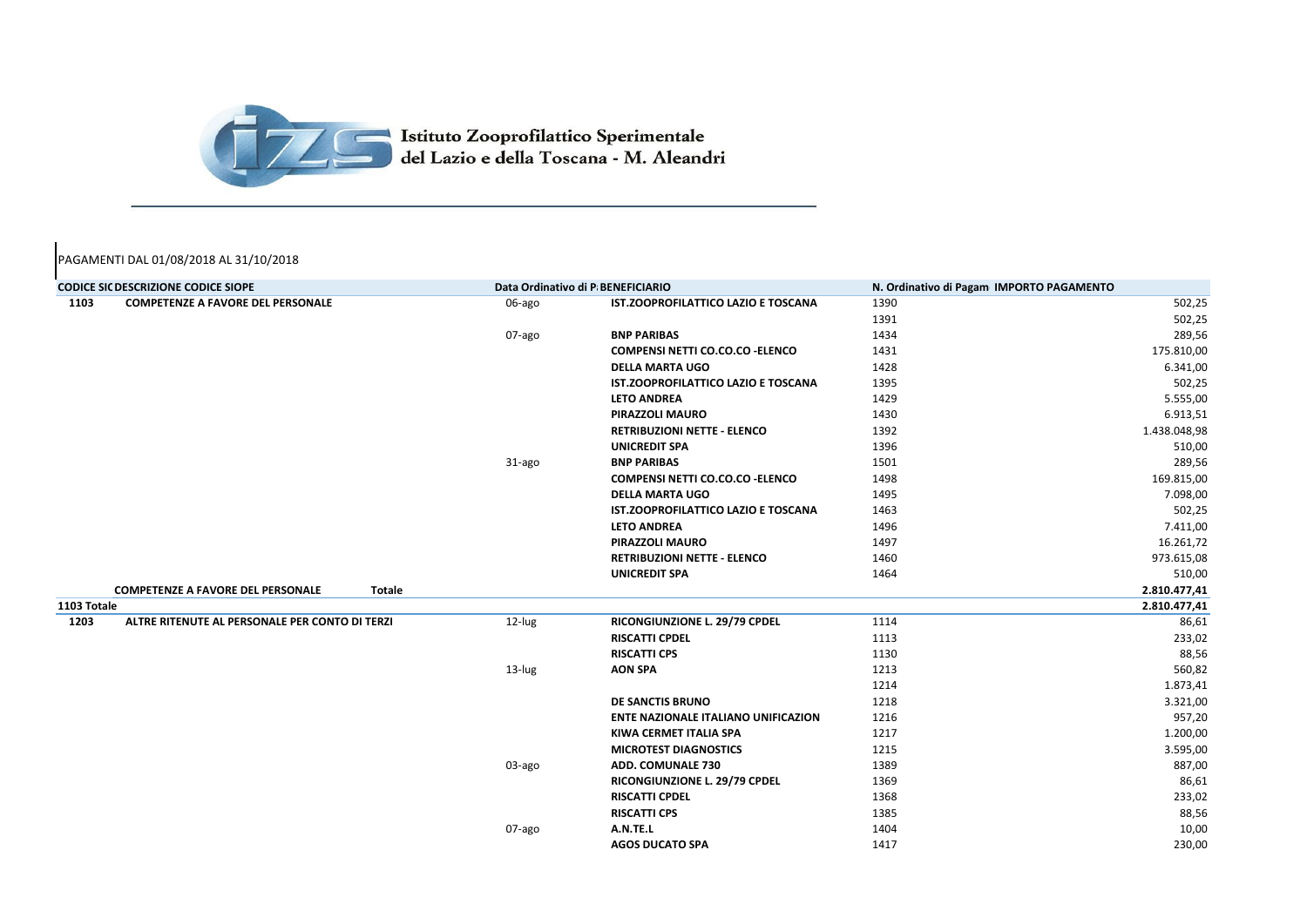| 1203 | ALTRE RITENUTE AL PERSONALE PER CONTO DI TERZI | 07-ago | <b>AGOS DUCATO SPA</b>                  | 1420 | 386,00    |
|------|------------------------------------------------|--------|-----------------------------------------|------|-----------|
|      |                                                |        | <b>ANAAO ASSOMED</b>                    | 1401 | 309,00    |
|      |                                                |        |                                         | 1412 | 13,00     |
|      |                                                |        | <b>BARCLAYS BANK PLC</b>                | 1425 | 70,00     |
|      |                                                |        | <b>BNL FINCANCE SPA</b>                 | 1413 | 115,00    |
|      |                                                |        | <b>CESSIONE FIGENPA</b>                 | 1419 | 230,00    |
|      |                                                |        | <b>CESSIONE LOGOS FINANZIARIA</b>       | 1423 | 360,00    |
|      |                                                |        | <b>CGIL</b>                             | 1397 | 513,48    |
|      |                                                |        | <b>CISL</b>                             | 1398 | 334,99    |
|      |                                                |        | <b>CISL MEDICI E VETERINARI</b>         | 1399 | 30,21     |
|      |                                                |        | <b>CMSRL</b>                            | 1415 | 315,79    |
|      |                                                |        | <b>COMPASS SRL</b>                      | 1409 | 380,00    |
|      |                                                |        | <b>EQUITALIA SUD</b>                    | 1408 | 277,63    |
|      |                                                |        | <b>F.V.M.- VETERINARI</b>               | 1403 | 949,44    |
|      |                                                |        | FEDIR FEDERAZIONE DIRIGENTI PUBBLIC     | 1406 | 159,92    |
|      |                                                |        | <b>FIDES SPA</b>                        | 1422 | 1.994,00  |
|      |                                                |        | <b>FINDOMESTIC</b>                      | 1410 | 190,00    |
|      |                                                |        | <b>FUTURO SPA</b>                       | 1427 | 190,00    |
|      |                                                |        | <b>GRADITO PATRIZIA</b>                 | 1394 | 413,17    |
|      |                                                |        | <b>IBL BANCA SPA</b>                    | 1424 | 2.860,00  |
|      |                                                |        | INPDAP-PREST. NON CARTOLARIZZ.40002     | 1414 | 5.795,62  |
|      |                                                |        | <b>MASTRONICOLA CECILIA</b>             | 1393 | 300,00    |
|      |                                                |        | <b>PITAGORA SPA</b>                     | 1426 | 499,00    |
|      |                                                |        | <b>R.D.B.</b>                           | 1402 | 73,36     |
|      |                                                |        | <b>SANDER CONSUMER BANK SPA</b>         | 1416 | 678,00    |
|      |                                                |        | SANTANDER CONSUMER BANK SPA             | 1411 | 658,00    |
|      |                                                |        | <b>SIGLA SRL</b>                        | 1418 | 214,00    |
|      |                                                |        |                                         | 1432 | 166,00    |
|      |                                                |        | <b>TERFINANCE SPA</b>                   | 1421 | 602,00    |
|      |                                                |        | UIL FPL                                 | 1405 | 30,98     |
|      |                                                |        | UIL FPL SETTORI ENTI LOCALI             | 1400 | 1.243,87  |
|      |                                                |        | <b>UNICREDIT SPA</b>                    | 1407 | 310,00    |
|      |                                                |        | <b>ZENITH</b>                           | 1433 | 183,00    |
|      |                                                | 10-ago | AGENZIA NAZIONALE SERVIZI SANITARI      | 1447 | 774,66    |
|      |                                                |        | <b>BARATTA FRANCESCA ROMANA</b>         | 1448 | 1.785,00  |
|      |                                                |        | <b>CONDA LABORATORIOS</b>               | 1455 | 525,52    |
|      |                                                |        | <b>CREA CONSIGLIO PER LA RICERCA IN</b> | 1442 | 25.104,00 |
|      |                                                |        | DTU TECHNICAL UNIVERISTY OF DENMARK     | 1459 | 250,00    |
|      |                                                |        | <b>FAZZINI LIDIZIANA</b>                | 1453 | 2.379,72  |
|      |                                                |        | <b>GALDI AGOSTINO</b>                   | 1438 | 2.863,20  |
|      |                                                |        | <b>ID VET SARL</b>                      | 1456 | 59.625,36 |
|      |                                                |        | ISTITUTO ZOOPROF.SPER.MEZZOGIORNO       | 1452 | 12.000,00 |
|      |                                                |        | IZS DEL PIEMONTE E DELLA LIGURIA        | 1444 | 12.000,00 |
|      |                                                |        | IZS DELLA LOMBARDIA E DELL'EMILIA       | 1445 | 30.055,28 |
|      |                                                |        | <b>IZS DELLE VENEZIE</b>                | 1449 | 12.000,00 |
|      |                                                |        | IZS DELL'UMBRIA E DELLE MARCHE          | 1446 | 2.165,07  |
|      |                                                |        | LTR S.r.l. Consulenza e servizi         | 1439 | 165,00    |
|      |                                                |        | <b>MIH - DR. HUFNER</b>                 | 1457 | 4.851,00  |
|      |                                                |        | <b>OPERA - ORGANIZZAZIONE PER LE</b>    | 1443 | 1.170,00  |
|      |                                                |        | <b>Romer Labs Division Holding Gmbh</b> | 1454 | 626,00    |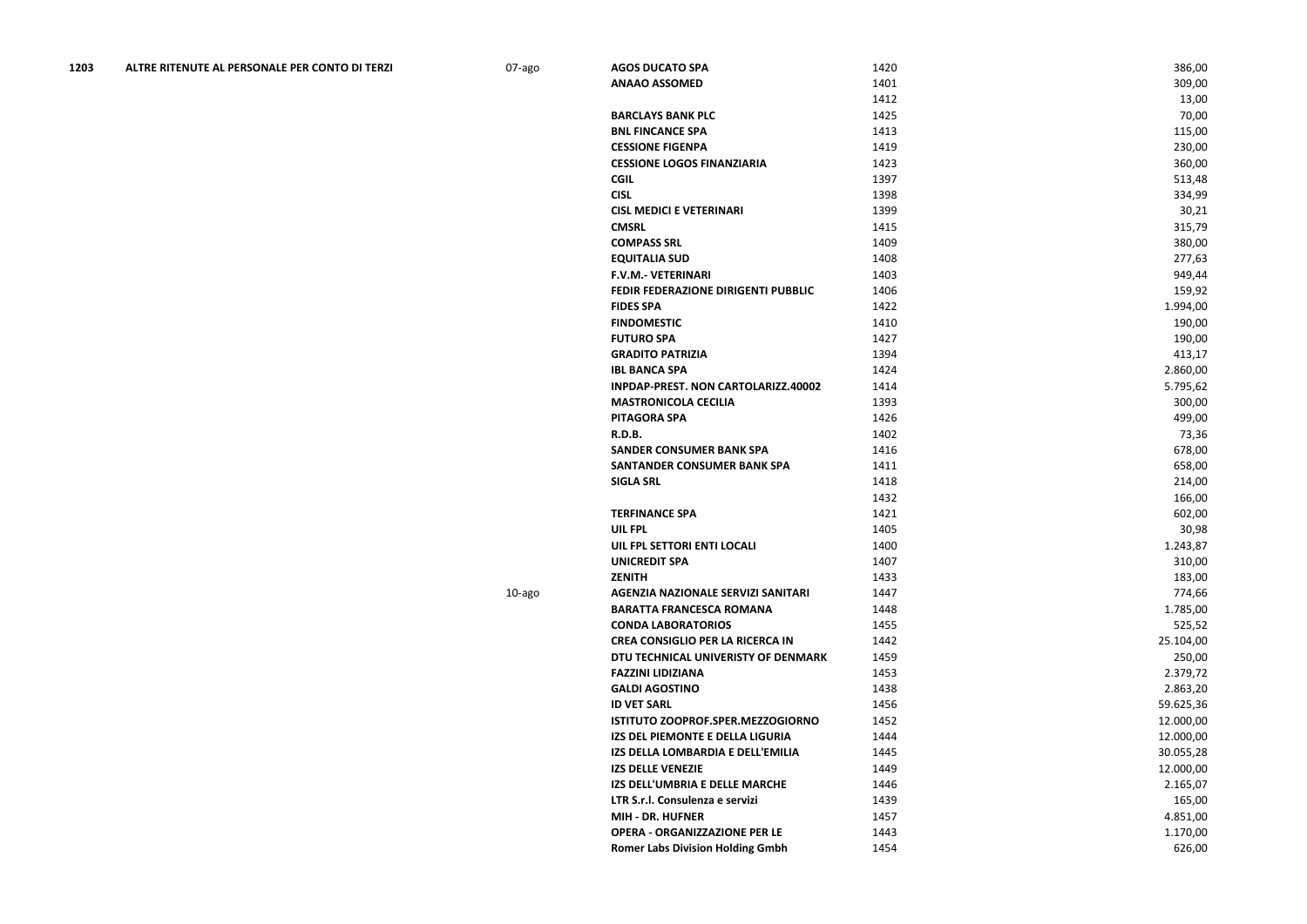| 1203        | ALTRE RITENUTE AL PERSONALE PER CONTO DI TERZI        | 10-ago | <b>SPANO' ALFONSO</b>                 | 1441 | 4.560,00   |
|-------------|-------------------------------------------------------|--------|---------------------------------------|------|------------|
|             |                                                       |        | ST.DLO RIKILT - WAGENINGEN UR -       | 1458 | 783,00     |
|             |                                                       |        | <b>STUDIO LEGALE ASSOCIATO BIONDI</b> | 1440 | 3.265,92   |
|             |                                                       |        | UNI.DEGLI STUDI RI ROMA LA SAPIENZA   | 1437 | 9.600,00   |
|             |                                                       |        | UNIV. STUDI DI NAPOLI "FEDERICO II"   | 1451 | 6.400,00   |
|             |                                                       |        | UNIV.FIRENZE POLO UNIV. PRATO         | 1450 | 5.984,00   |
|             |                                                       | 31-ago | A.N.TE.L                              | 1472 | 10,00      |
|             |                                                       |        | <b>AGOS DUCATO SPA</b>                | 1485 | 230,00     |
|             |                                                       |        |                                       | 1487 | 386,00     |
|             |                                                       |        | <b>ANAAO ASSOMED</b>                  | 1469 | 287,50     |
|             |                                                       |        |                                       | 1480 | 13,00      |
|             |                                                       |        | <b>BARCLAYS BANK PLC</b>              | 1492 | 70,00      |
|             |                                                       |        | <b>BNL FINCANCE SPA</b>               | 1481 | 685,00     |
|             |                                                       |        | <b>CESSIONE FIGENPA</b>               | 1486 | 230,00     |
|             |                                                       |        | <b>CESSIONE LOGOS FINANZIARIA</b>     | 1490 | 360,00     |
|             |                                                       |        | <b>CGIL</b>                           | 1465 | 513,48     |
|             |                                                       |        | <b>CISL</b>                           | 1466 | 307,21     |
|             |                                                       |        | <b>CISL MEDICI E VETERINARI</b>       | 1467 | 30,21      |
|             |                                                       |        | <b>CMSRL</b>                          | 1483 | 315,79     |
|             |                                                       |        | <b>COMPASS SRL</b>                    | 1477 | 380,00     |
|             |                                                       |        | <b>EQUITALIA SUD</b>                  | 1476 | 277,63     |
|             |                                                       |        | <b>F.V.M.- VETERINARI</b>             | 1471 | 919,58     |
|             |                                                       |        | FEDIR FEDERAZIONE DIRIGENTI PUBBLIC   | 1474 | 159,92     |
|             |                                                       |        | <b>FIDES SPA</b>                      | 1489 | 1.994,00   |
|             |                                                       |        | <b>FINDOMESTIC</b>                    | 1478 | 190,00     |
|             |                                                       |        | <b>FUTURO SPA</b>                     | 1494 | 190,00     |
|             |                                                       |        | <b>GRADITO PATRIZIA</b>               | 1462 | 413,17     |
|             |                                                       |        | <b>IBL BANCA SPA</b>                  | 1491 | 2.860,00   |
|             |                                                       |        | INPDAP-PREST. NON CARTOLARIZZ.40002   | 1482 | 5.795,62   |
|             |                                                       |        | <b>MASTRONICOLA CECILIA</b>           | 1461 | 300,00     |
|             |                                                       |        | PITAGORA SPA                          | 1493 | 499,00     |
|             |                                                       |        | <b>R.D.B.</b>                         | 1470 | 73,36      |
|             |                                                       |        | <b>SANDER CONSUMER BANK SPA</b>       | 1484 | 165,00     |
|             |                                                       |        | <b>SANTANDER CONSUMER BANK SPA</b>    | 1479 | 658,00     |
|             |                                                       |        | <b>SIGLA SRL</b>                      | 1499 | 849,00     |
|             |                                                       |        | <b>TERFINANCE SPA</b>                 | 1488 | 602,00     |
|             |                                                       |        | <b>UIL FPL</b>                        | 1473 | 30,98      |
|             |                                                       |        | UIL FPL SETTORI ENTI LOCALI           | 1468 | 1.273,49   |
|             |                                                       |        | <b>UNICREDIT SPA</b>                  | 1475 | 310,00     |
|             |                                                       |        | <b>ZENITH</b>                         | 1500 | 183,00     |
|             | ALTRE RITENUTE AL PERSONALE PER CONTO DI TERZI Totale |        |                                       |      | 254.790,94 |
| 1203 Totale |                                                       |        |                                       |      | 254.790,94 |
| 1205        | RIT. ERARIALI A CARICO PERS. T.IND.                   | 12-lug | <b>ADDIZIONALE COMUNALE</b>           | 1127 | 13.013,63  |
|             |                                                       |        | <b>ADDIZIONALE REGIONALE</b>          | 1126 | 31.518,84  |
|             |                                                       |        | IRPEF COD. 1001                       | 1124 | 351.052,32 |
|             |                                                       |        | IRPEF COD. 1004                       | 1125 | 33.873,15  |
|             |                                                       | 03-ago | <b>ADDIZIONALE COMUNALE</b>           | 1382 | 11.905,39  |
|             |                                                       |        | <b>ADDIZIONALE REGIONALE</b>          | 1381 | 30.628,97  |
|             |                                                       |        | IRPEF COD. 1001                       | 1379 | 426.900,18 |
|             |                                                       |        | IRPEF COD. 1004                       | 1380 | 5.538,92   |
|             |                                                       |        |                                       |      |            |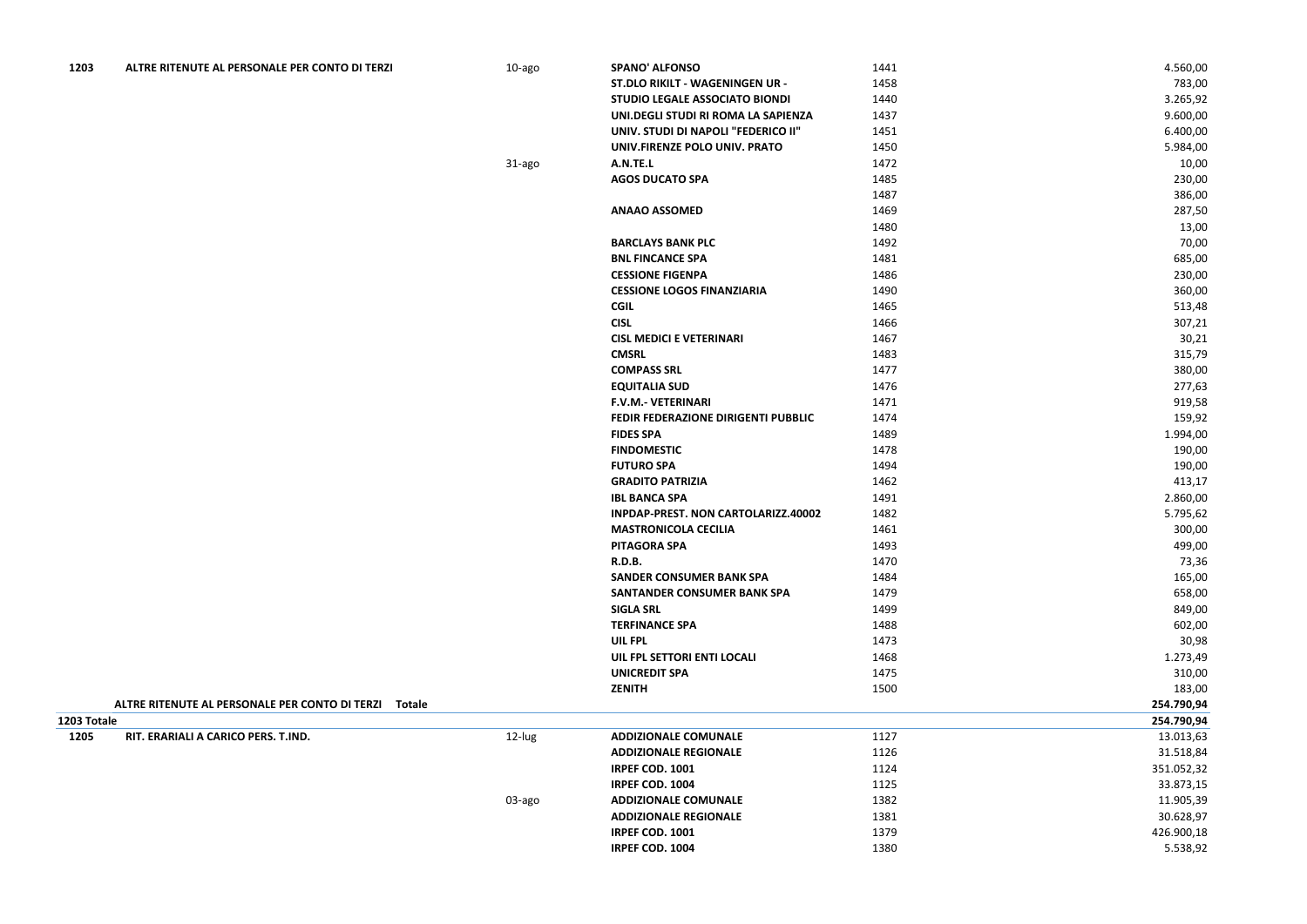| <b>Totale</b><br>1205<br>RIT. ERARIALI A CARICO PERS. T.IND. |               |                                          |      | 904.431,40 |
|--------------------------------------------------------------|---------------|------------------------------------------|------|------------|
| 1205 Totale                                                  |               |                                          |      | 904.431,40 |
| <b>CONTRIBUTI AGGIUNTIVI</b><br>1303                         | 11-lug        | <b>ONAOSI</b>                            | 1111 | 5.377,14   |
|                                                              | 12-lug        | <b>INPDAP EX CPDEL</b>                   | 1117 | 321.703,46 |
|                                                              |               |                                          | 1132 | 99,52      |
|                                                              | 03-ago        | <b>INPDAP EX CPDEL</b>                   | 1372 | 419.261,30 |
|                                                              |               |                                          | 1387 | 1.244,72   |
| <b>CONTRIBUTI AGGIUNTIVI</b><br><b>Totale</b>                |               |                                          |      | 747.686,14 |
| 1303 Totale                                                  |               |                                          |      | 747.686,14 |
| 1304<br>CONTRIB. OBBLIG. PERS. T.IND.                        | 12-lug        | <b>ENPDEP</b>                            | 1121 | 1.850,44   |
|                                                              |               |                                          | 1133 | 0,37       |
|                                                              |               | <b>F.DO CREDITO CPDEL</b>                | 1115 | 3.451,91   |
|                                                              |               |                                          | 1131 | 1,07       |
|                                                              |               | <b>FONDO CREDITO CPS</b>                 | 1116 | 1.923,04   |
|                                                              |               | <b>INPDAP EX CPS</b>                     | 1119 | 181.636,88 |
|                                                              |               | <b>INPDAP EX INADEL</b>                  | 1120 | 67.414,08  |
|                                                              |               | <b>INPS</b>                              | 1118 | 674,54     |
|                                                              |               | <b>INPS - TASSAZIONE SEPARATA</b>        | 1123 | 43.538,65  |
|                                                              | 03-ago        | <b>ENPDEP</b>                            | 1376 | 2.545,60   |
|                                                              |               |                                          | 1388 | 4,57       |
|                                                              |               | <b>F.DO CREDITO CPDEL</b>                | 1370 | 4.483,69   |
|                                                              |               |                                          | 1386 | 13,34      |
|                                                              |               | <b>FONDO CREDITO CPS</b>                 | 1371 | 2.941,38   |
|                                                              |               | <b>INPDAP EX CPS</b>                     | 1374 | 277.564,47 |
|                                                              |               | <b>INPDAP EX INADEL</b>                  | 1375 | 54.599,00  |
|                                                              |               | <b>INPS</b>                              | 1373 | 742,99     |
|                                                              |               | <b>INPS - TASSAZIONE SEPARATA</b>        | 1378 | 43.326,81  |
| CONTRIB. OBBLIG. PERS. T.IND.<br><b>Totale</b>               |               |                                          |      | 686.712,83 |
| 1304 Totale                                                  |               |                                          |      | 686.712,83 |
| 1501<br>TRATTAMENTO DI MISSIONE E RIMBORSI SPESE VIAGGI      | 20-set        | <b>EMANUELA BOVI</b>                     | 1506 | 79,50      |
|                                                              |               | <b>MARCELLO SALA</b>                     | 1503 | 320,10     |
|                                                              |               | <b>RAFFAELLA PARMIGIANI</b>              | 1504 | 79,50      |
|                                                              |               | <b>TIZIANA PALMERINI -</b>               | 1505 | 79,50      |
| TRATTAMENTO DI MISSIONE E RIMBORSI SPESE VIAGGI Totale       |               |                                          |      | 558,60     |
| 1501 Totale                                                  |               |                                          |      | 558,60     |
| <b>ALTRI ONERI PER IL PERSONALE</b><br>1599                  | 13-lug        | <b>EXITONE SPA</b>                       | 1144 | 4.159,17   |
|                                                              |               | <b>LABORATORIO ANALISI GUIDONIA SRL</b>  | 1197 | 8.852,00   |
|                                                              | 28-set        | <b>IGEAMED SRL</b>                       | 1523 | 303,89     |
|                                                              |               | <b>LABORATORIO ANALISI GUIDONIA SRL</b>  | 1582 | 2.910,00   |
| <b>ALTRI ONERI PER IL PERSONALE</b><br><b>Totale</b>         |               |                                          |      | 16.225,06  |
| 1599 Totale                                                  |               |                                          |      | 16.225,06  |
| <b>MATERIALI E PRODOTTI PER USO VETERINARIO</b><br>2110      | 13-lug        | <b>CHARLES RIVER LABORATORIES S.P.A.</b> | 1163 | 1.131,00   |
|                                                              | 20-lug        | <b>CHARLES RIVER LABORATORIES S.P.A.</b> | 1250 | 974,24     |
|                                                              | 02-ago        | <b>CHARLES RIVER LABORATORIES S.P.A.</b> | 1319 | 178,30     |
|                                                              | 28-set        | <b>CHARLES RIVER LABORATORIES S.P.A.</b> | 1550 | 858,90     |
| <b>MATERIALI E PRODOTTI PER USO VETERINARIO</b>              | <b>Totale</b> |                                          |      | 3.142,44   |
| 2110 Totale                                                  |               |                                          |      | 3.142,44   |
| <b>PRODOTTI CHIMICI</b><br>2113                              | 13-lug        | <b>AGROLABO S.P.A.</b>                   | 1184 | 1.520,00   |
|                                                              |               | Allevamento Blood di Ricci Chiara        | 1140 |            |
|                                                              |               |                                          |      | 441,00     |
|                                                              |               | <b>ASSOCIAZIONE ITALIANA ALLEVATORI</b>  | 1181 | 2.630,00   |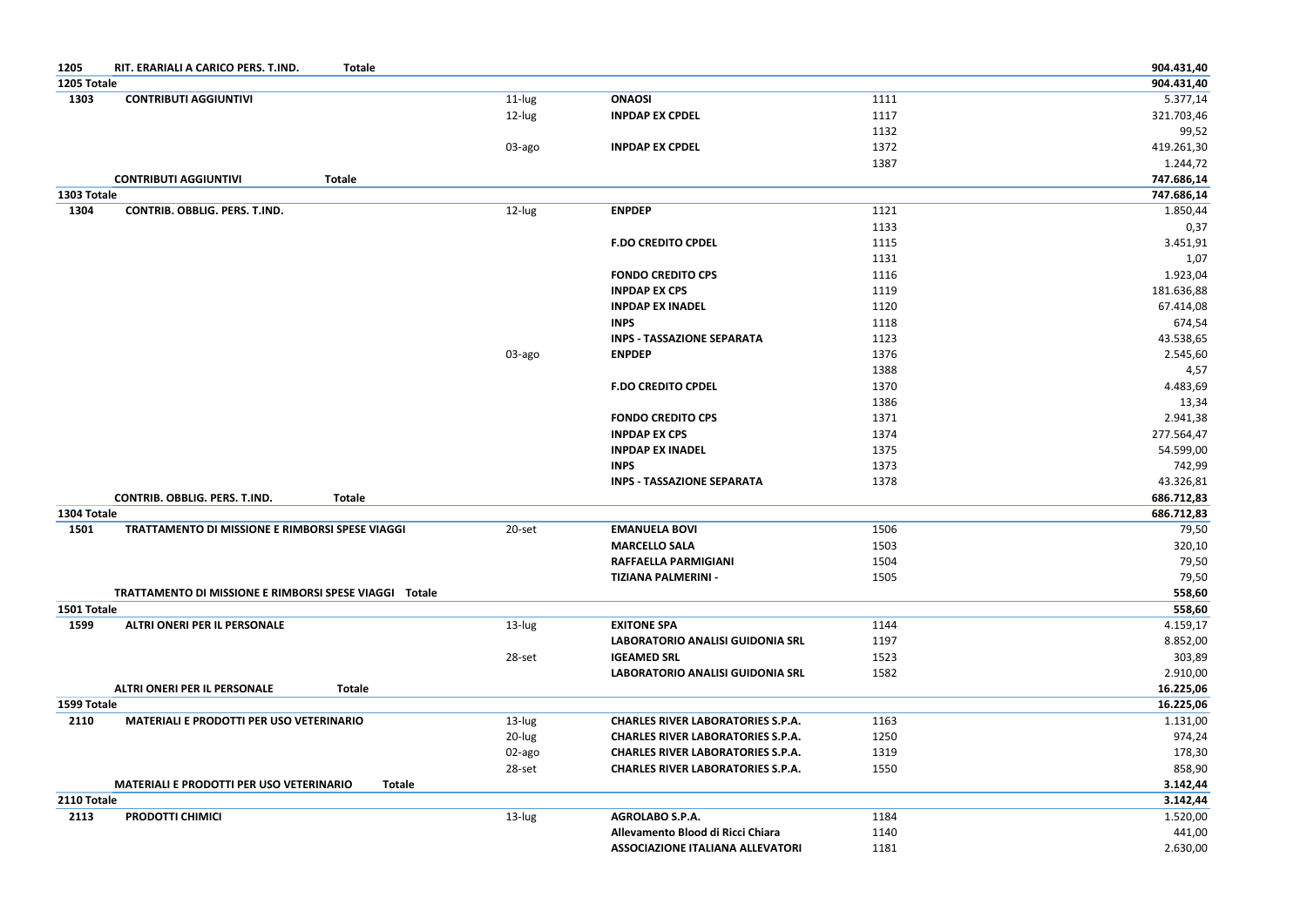| <b>PRODOTTI CHIMICI</b><br>2113 | 13-lug | <b>BIOCLASS S.r.l.</b>                 | 1198 | 382,50    |
|---------------------------------|--------|----------------------------------------|------|-----------|
|                                 |        | <b>BIOGENETICS S.R.L.</b>              | 1168 | 456,00    |
|                                 |        | <b>BIOMERIEUX ITALIA S.P.A.</b>        | 1164 | 14.777,70 |
|                                 |        | <b>BIO-RAD LABORATORIES S.R.L.</b>     | 1183 | 10.628,55 |
|                                 |        | <b>BIOSTERIL ITALIA SRL</b>            | 1134 | 624,00    |
|                                 |        | <b>CARLO ERBA REAGENTS SRL</b>         | 1204 | 1.479,33  |
|                                 |        | <b>CLINI-LAB S.R.L.</b>                | 1151 | 540,00    |
|                                 |        | DASIT S.P.A.                           | 1169 | 510,00    |
|                                 |        | <b>DIESSECHEM S.R.L.</b>               | 1167 | 4.144,00  |
|                                 |        | DITTA EUGENIO SABATINI di Andrea Ro    | 1175 | 270,00    |
|                                 |        | <b>EuroClone SpA (Ex CELBIO)</b>       | 1193 | 682,00    |
|                                 |        | <b>EUROLAB SRL. SAFE FOOD</b>          | 1182 | 1.978,00  |
|                                 |        | <b>EXACTA + OPTECH SPA</b>             | 1158 | 378,50    |
|                                 |        | <b>FOSS ITALIA srl</b>                 | 1162 | 9.529,19  |
|                                 |        | <b>Illumina Italy srl</b>              | 1207 | 9.496,20  |
|                                 |        | <b>IN3DIAGNOSTIC SRL</b>               | 1206 | 1.056,00  |
|                                 |        | <b>ISTITUTO SUPERIORE DI SANITA'</b>   | 1171 | 1.000,00  |
|                                 |        | <b>IZS DELLE VENEZIE</b>               | 1211 | 5.660,00  |
|                                 |        | IZS DELL'UMBRIA E DELLE MARCHE         | 1174 | 5.187,39  |
|                                 |        | L.U.C.A. SRL                           | 1148 | 959,70    |
|                                 |        | <b>LABOINDUSTRIA S.P.A.</b>            | 1179 | 245,15    |
|                                 |        | LABSERVICE ANALYTICA S.R.L.            | 1177 | 3.495,50  |
|                                 |        | LEICA MICROSYSTEMS S.R.L.              | 1176 | 898,36    |
|                                 |        | <b>LGC STANDARS Srl (EX PROMOCHEM)</b> | 1161 | 884,00    |
|                                 |        | LI STARFISH S.r.l.                     | 1153 | 1.972,00  |
|                                 |        | Life Technologies Italia               | 1201 | 3.269,60  |
|                                 |        | LIOFILCHEM S.R.L.                      | 1170 | 243,75    |
|                                 |        | <b>Omnia Diagnostica srl</b>           | 1136 | 930,00    |
|                                 |        | <b>QIAGEN S.R.L.</b>                   | 1154 | 3.592,42  |
|                                 |        | <b>RANDOX LABORATORIES LIMITED</b>     | 1209 | 200,00    |
|                                 |        | <b>R-BIOPHARM ITALIA SRL</b>           | 1157 | 610,50    |
|                                 |        | <b>RESNOVA SRL</b>                     | 1156 | 400,50    |
|                                 |        | <b>SCHARLAB ITALIA S.R.L.</b>          | 1178 | 2.700,00  |
|                                 |        | SIAL S.R.L.                            | 1166 | 849,52    |
|                                 |        | <b>SIGMA ALDRICH S.R.L.</b>            | 1173 | 253,00    |
|                                 |        | <b>STEROGLASS S.R.L.</b>               | 1180 | 2.420,00  |
|                                 |        | <b>TECNA S.R.L.</b>                    | 1185 | 2.661,00  |
|                                 |        | <b>TEST VERITAS S.R.L.</b>             | 1200 | 305,00    |
|                                 |        | THERMO FISHER DIAGNOSTICS S.P.A.       | 1165 | 4.364,26  |
|                                 |        | <b>Thermo Fisher Scientific SpA</b>    | 1155 |           |
|                                 |        | <b>VWR INTERNATIONAL SRL</b>           |      | 1.243,36  |
|                                 |        |                                        | 1152 | 3.465,31  |
|                                 | 20-lug | <b>3V CHIMICA srl</b>                  | 1246 | 10.267,20 |
|                                 |        | <b>ABBOTT S.r.l.</b>                   | 1259 | 3.545,56  |
|                                 |        | AGROLABO S.P.A.                        | 1268 | 6.681,25  |
|                                 |        | Allevamento Blood di Ricci Chiara      | 1225 | 710,00    |
|                                 |        | <b>BIO OPTICA MILANO S.P.A.</b>        | 1265 | 595,35    |
|                                 |        | <b>BioControl Systems Inc.</b>         | 1283 | 135,00    |
|                                 |        | <b>BIOGENETICS S.R.L.</b>              | 1256 | 8.457,00  |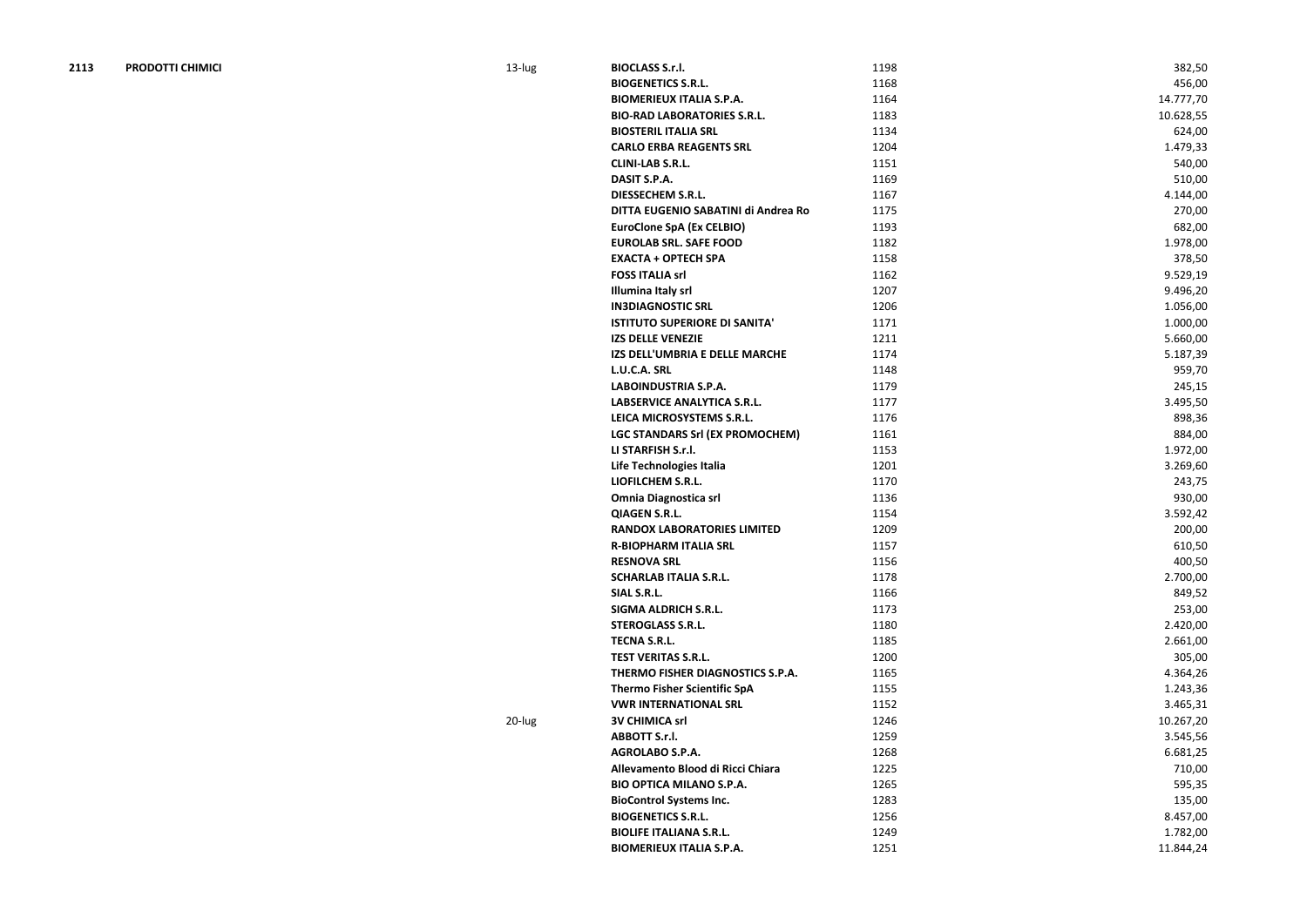| 2113 | <b>PRODOTTI CHIMICI</b> | 20-lug | <b>BIO-RAD LABORATORIES S.R.L.</b>            | 1267 | 4.363,20  |
|------|-------------------------|--------|-----------------------------------------------|------|-----------|
|      |                         |        | <b>BIOSIGMA S.R.L.</b>                        | 1261 | 153,90    |
|      |                         |        | <b>BUTANGAS SPA</b>                           | 1274 | 492,00    |
|      |                         |        | <b>CARLO ERBA REAGENTS SRL</b>                | 1281 | 2.135,68  |
|      |                         |        | <b>CLINI-LAB S.R.L.</b>                       | 1235 | 2.109,00  |
|      |                         |        | <b>CPS ANALITICA S.R.L.</b>                   | 1266 | 2.488,60  |
|      |                         |        | D.I.D. S.P.A.                                 | 1255 | 196,44    |
|      |                         |        | Di Giovanni srl                               | 1280 | 768,50    |
|      |                         |        | DTO Servizi S.r.l.                            | 1271 | 787,18    |
|      |                         |        | <b>EuroClone SpA (Ex CELBIO)</b>              | 1275 | 2.703,80  |
|      |                         |        | <b>EXACTA + OPTECH SPA</b>                    | 1243 | 2.087,40  |
|      |                         |        | <b>Fisher Scientific sas</b>                  | 1227 | 167,91    |
|      |                         |        | <b>FOSS ITALIA srl</b>                        | 1247 | 15.675,47 |
|      |                         |        | <b>IN3DIAGNOSTIC SRL</b>                      | 1282 | 480,00    |
|      |                         |        | IZS DELLA LOMBARDIA E DELL'EMILIA             | 1248 | 1.937,80  |
|      |                         |        | <b>LABOINDUSTRIA S.P.A.</b>                   | 1264 | 2.679,30  |
|      |                         |        | LABSERVICE ANALYTICA S.R.L.                   | 1262 | 552,80    |
|      |                         |        | LGC STANDARS Srl (EX PROMOCHEM)               | 1245 | 2.519,00  |
|      |                         |        | Life Technologies Italia                      | 1279 | 13.477,32 |
|      |                         |        | LIOFILCHEM S.R.L.                             | 1257 | 1.374,48  |
|      |                         |        | <b>MICROBIOL DI Sergio Murgia &amp; c.snc</b> | 1287 | 351,00    |
|      |                         |        | <b>Omnia Diagnostica srl</b>                  | 1220 | 530,00    |
|      |                         |        | PHENOMENEX SRL (CHEMTEK ANALYTICA)            | 1272 | 2.513,20  |
|      |                         |        | PROMEGA ITALIA S.R.L.                         | 1270 | 1.596,00  |
|      |                         |        | <b>QIAGEN S.R.L.</b>                          | 1237 | 2.652,00  |
|      |                         |        | <b>RANDOX LABORATORIES LIMITED</b>            | 1284 | 290,00    |
|      |                         |        |                                               |      |           |
|      |                         |        | <b>R-BIOPHARM ITALIA SRL</b>                  | 1241 | 798,75    |
|      |                         |        | <b>RESNOVA SRL</b>                            | 1240 | 4.441,65  |
|      |                         |        | <b>SACCO S.R.L.</b>                           | 1252 | 294,00    |
|      |                         |        | <b>SCHARLAB ITALIA S.R.L.</b>                 | 1263 | 2.700,00  |
|      |                         |        | <b>SEBIA ITALIA SRL</b>                       | 1224 | 1.515,00  |
|      |                         |        | SIAL S.R.L.                                   | 1254 | 1.782,16  |
|      |                         |        | <b>SIGMA ALDRICH S.R.L.</b>                   | 1258 | 551,00    |
|      |                         |        | <b>TECNA S.R.L.</b>                           | 1269 | 3.236,00  |
|      |                         |        | Tema Ricerca srl                              | 1276 | 201,24    |
|      |                         |        | THERMO FISHER DIAGNOSTICS S.P.A.              | 1253 | 9.085,68  |
|      |                         |        | <b>Thermo Fisher Scientific SpA</b>           | 1239 | 778,50    |
|      |                         |        | <b>VACUTEST KIMA SRL</b>                      | 1286 | 1.093,18  |
|      |                         |        | <b>VWR INTERNATIONAL SRL</b>                  | 1236 | 2.487,53  |
|      |                         | 02-ago | <b>AGILENT TECHNOLOGIES ITALIA SPA</b>        | 1357 | 1.428,40  |
|      |                         |        | <b>AGROLABO S.P.A.</b>                        | 1336 | 8.032,50  |
|      |                         |        | <b>ASSOCIAZIONE ITALIANA ALLEVATORI</b>       | 1333 | 2.900,00  |
|      |                         |        | <b>BECKMAN COULTER S.R.L.</b>                 | 1318 | 6.315,25  |
|      |                         |        | <b>BECTON DICKINSON ITALIA S.P.A.</b>         | 1324 | 346,00    |
|      |                         |        | <b>BIOCLASS S.r.l.</b>                        | 1350 | 2.333,30  |
|      |                         |        | <b>BioControl Systems Inc.</b>                | 1356 | 530,50    |
|      |                         |        | <b>BIOLIFE ITALIANA S.R.L.</b>                | 1317 | 6.228,80  |
|      |                         |        | <b>BIOMERIEUX ITALIA S.P.A.</b>               | 1320 | 8.317,91  |
|      |                         |        | <b>BIO-RAD LABORATORIES S.R.L.</b>            | 1335 | 12.604,80 |
|      |                         |        | <b>BIOSCIENTIFICA srl</b>                     | 1339 | 2.434,40  |
|      |                         |        |                                               |      |           |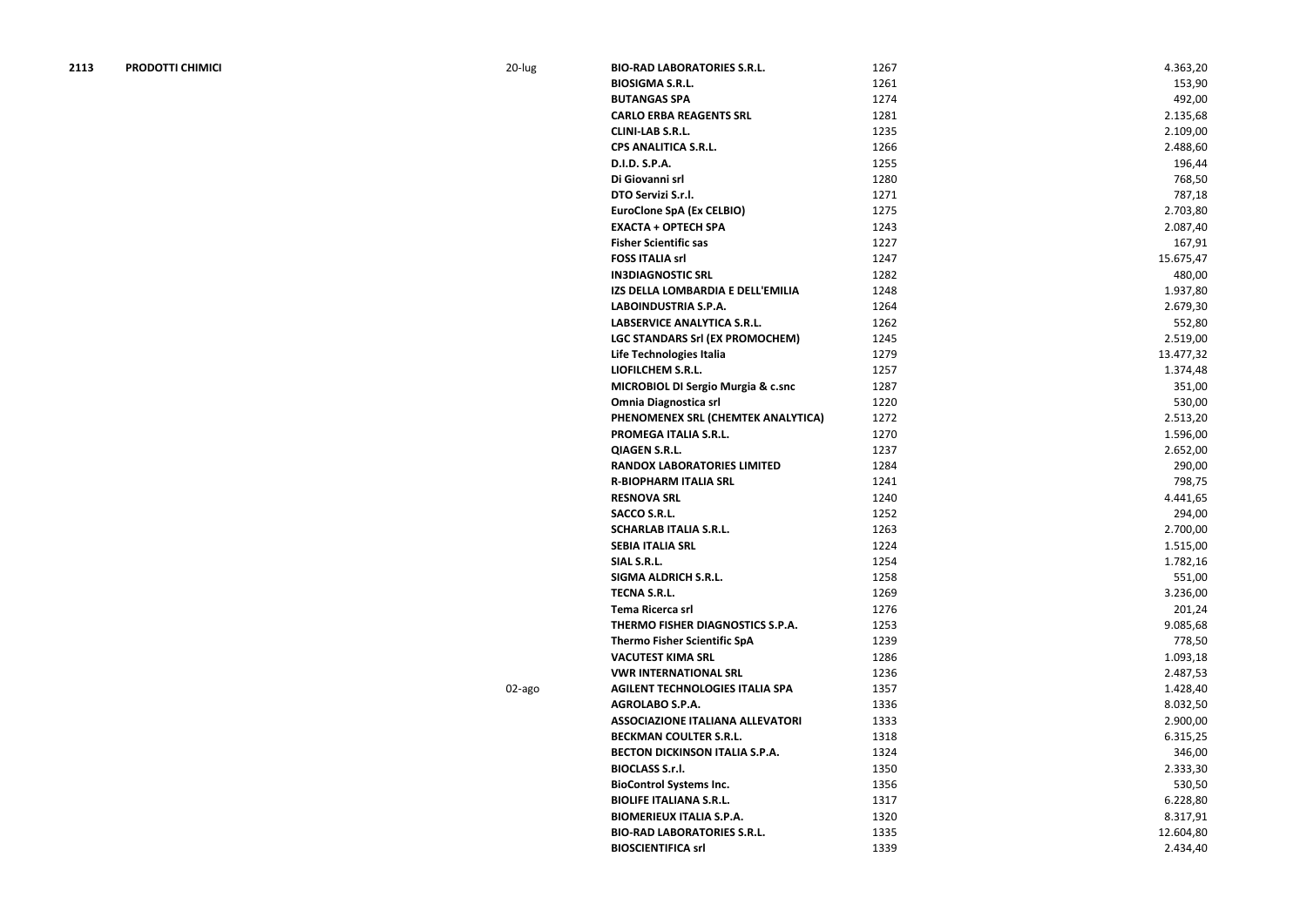| 2113 | <b>PRODOTTI CHIMICI</b> | 02-ago | <b>BIOSIGMA S.R.L.</b>                        | 1329 | 3.797,40  |
|------|-------------------------|--------|-----------------------------------------------|------|-----------|
|      |                         |        | <b>DASIT S.P.A.</b>                           | 1323 | 1.020,00  |
|      |                         |        | DITTA EUGENIO SABATINI di Andrea Ro           | 1328 | 588,24    |
|      |                         |        | <b>EPPENDORF S.R.L.</b>                       | 1334 | 393,00    |
|      |                         |        | <b>EuroClone SpA (Ex CELBIO)</b>              | 1348 | 776,25    |
|      |                         |        | <b>Eurofins Genomics srl</b>                  | 1288 | 1.802,43  |
|      |                         |        | <b>EUROKIT S.R.L.</b>                         | 1327 | 448,00    |
|      |                         |        | <b>EXACTA + OPTECH SPA</b>                    | 1312 | 414,00    |
|      |                         |        | <b>FOSS ITALIA srl</b>                        | 1315 | 709,93    |
|      |                         |        | <b>IDEXX LABORATORIES ITALIA S.R.L.</b>       | 1337 | 14.339,03 |
|      |                         |        | <b>IN3DIAGNOSTIC SRL</b>                      | 1355 | 528,00    |
|      |                         |        | IZS DELLA LOMBARDIA E DELL'EMILIA             | 1316 | 480,69    |
|      |                         |        | <b>LABOINDUSTRIA S.P.A.</b>                   | 1331 | 1.974,70  |
|      |                         |        | <b>LABSERVICE ANALYTICA S.R.L.</b>            | 1330 | 46,80     |
|      |                         |        | <b>LGC STANDARS Srl (EX PROMOCHEM)</b>        | 1313 | 135,00    |
|      |                         |        | Life Technologies Italia                      | 1353 | 62.654,15 |
|      |                         |        | LIOFILCHEM S.R.L.                             | 1325 | 334,95    |
|      |                         |        | <b>MICROBIOL DI Sergio Murgia &amp; c.snc</b> | 1363 | 1.323,73  |
|      |                         |        | <b>Omnia Diagnostica srl</b>                  | 1290 | 1.710,00  |
|      |                         |        | PHENOMENEX SRL (CHEMTEK ANALYTICA)            | 1340 | 815,35    |
|      |                         |        | <b>QIAGEN S.R.L.</b>                          | 1308 | 12.091,26 |
|      |                         |        | <b>RANDOX LABORATORIES LIMITED</b>            | 1358 | 1.810,00  |
|      |                         |        | <b>R-BIOPHARM ITALIA SRL</b>                  | 1310 | 3.247,50  |
|      |                         |        | <b>SIGMA ALDRICH S.R.L.</b>                   | 1326 | 10.442,23 |
|      |                         |        | THERMO FISHER DIAGNOSTICS S.P.A.              | 1321 | 7.274,09  |
|      |                         |        | <b>Thermo Fisher Scientific SpA</b>           | 1309 | 1.128,10  |
|      |                         |        | <b>TKM srl</b>                                | 1354 | 1.610,00  |
|      |                         |        | <b>VACUTEST KIMA SRL</b>                      | 1360 | 180,00    |
|      |                         |        | <b>VWR INTERNATIONAL SRL</b>                  | 1307 | 1.678,41  |
|      |                         | 21-set | Belcogamma srl                                | 1507 | 1.236,00  |
|      |                         | 28-set | <b>3V CHIMICA srl</b>                         | 1544 | 4.527,93  |
|      |                         |        | <b>AGROLABO S.P.A.</b>                        | 1570 | 700,00    |
|      |                         |        | Allevamento Blood di Ricci Chiara             | 1519 | 1.081,00  |
|      |                         |        | <b>BECKMAN COULTER S.R.L.</b>                 | 1549 | 1.139,24  |
|      |                         |        | <b>BECTON DICKINSON ITALIA S.P.A.</b>         | 1556 | 262,80    |
|      |                         |        | Belcogamma srl                                | 1525 | 1.236,00  |
|      |                         |        | <b>BIOGENETICS S.R.L.</b>                     | 1555 | 846,00    |
|      |                         |        | <b>BIOLIFE ITALIANA S.R.L.</b>                | 1548 | 5.944,90  |
|      |                         |        | <b>BIOMERIEUX ITALIA S.P.A.</b>               | 1551 | 12.217,53 |
|      |                         |        | <b>BIO-RAD LABORATORIES S.R.L.</b>            | 1569 | 1.200,00  |
|      |                         |        | <b>BIOSCIENTIFICA srl</b>                     | 1573 | 1.992,85  |
|      |                         |        | <b>BIOSENSE SRL</b>                           | 1597 | 1.040,00  |
|      |                         |        |                                               |      |           |

**BIOSIGMA S.R.L.** 1559 **1.819,28 BIOSTERIL ITALIA SRL** 312,00 **Bleu Line srl** 6.930,00 **CARLO ERBA REAGENTS SRL 1589** 1589 2.211,61 **CEM S.R.L.** 1564 12.644,00 **CLINI-LAB S.R.L.** 5.540,00 **CPS ANALITICA S.R.L.** 1567 2.523,15 **D.I.D. S.P.A.** 993,25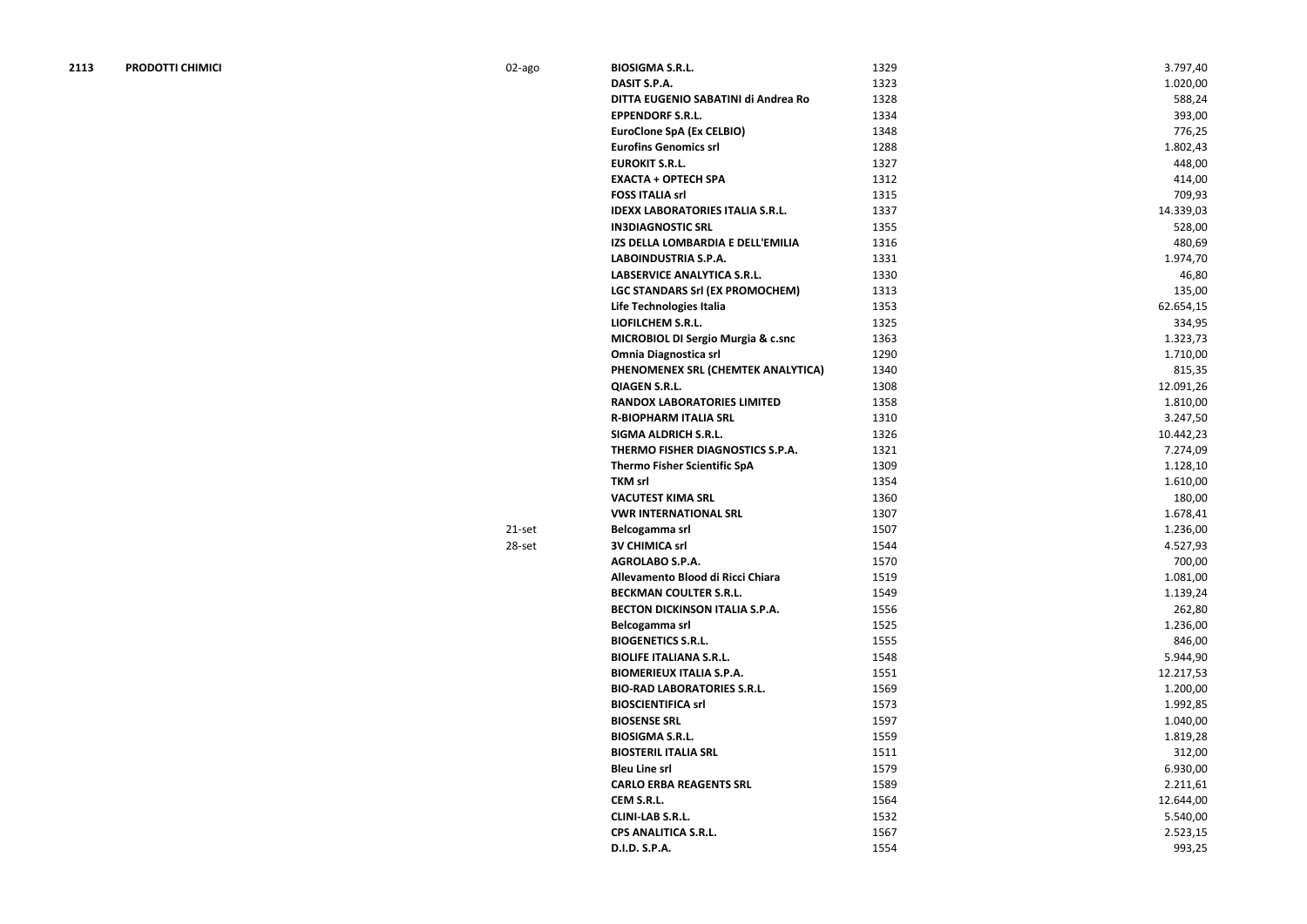| 2113 | PRODOTTI CHIMICI | 28-set | <b>DUEBI IMBALLAGGI S.R.L.</b>                | 1565 | 593,04    |
|------|------------------|--------|-----------------------------------------------|------|-----------|
|      |                  |        | <b>EuroClone SpA (Ex CELBIO)</b>              | 1578 | 1.075,80  |
|      |                  |        | <b>Eurofins Genomics srl</b>                  | 1512 | 1.395,69  |
|      |                  |        | <b>EXACTA + OPTECH SPA</b>                    | 1540 | 219,40    |
|      |                  |        | FAVS di GNUDI ANDREA E ANTONELLA SR           | 1531 | 977,20    |
|      |                  |        | <b>Fisher Scientific sas</b>                  | 1521 | 620,84    |
|      |                  |        | <b>FOSS ITALIA srl</b>                        | 1545 | 7.715,67  |
|      |                  |        | <b>IN3DIAGNOSTIC SRL</b>                      | 1590 | 1.008,00  |
|      |                  |        | IZS ABRUZZO E MOLISE "G.CAPORALE"             | 1546 | 6.728,27  |
|      |                  |        | IZS DELLA LOMBARDIA E DELL'EMILIA             | 1547 | 2.678,00  |
|      |                  |        | <b>IZS DELLE VENEZIE</b>                      | 1598 | 150,80    |
|      |                  |        | <b>LABOINDUSTRIA S.P.A.</b>                   | 1563 | 7.604,70  |
|      |                  |        | LABSERVICE ANALYTICA S.R.L.                   | 1560 | 772,20    |
|      |                  |        | LGC STANDARS Srl (EX PROMOCHEM)               | 1542 | 1.083,00  |
|      |                  |        | Life Technologies Italia                      | 1586 | 5.416,00  |
|      |                  |        | LifeLineLab S.r.l.                            | 1600 | 16.416,00 |
|      |                  |        | LIOFILCHEM S.R.L.                             | 1557 | 6.524,70  |
|      |                  |        | <b>MERIDIAN BIOSCIENCE EUROPE SRL</b>         | 1536 | 1.418,04  |
|      |                  |        | <b>MICROBIOL DI Sergio Murgia &amp; c.snc</b> | 1599 | 163,10    |
|      |                  |        | <b>Omnia Diagnostica srl</b>                  | 1514 | 1.080,00  |
|      |                  |        | PHENOMENEX SRL (CHEMTEK ANALYTICA)            | 1574 | 519,71    |
|      |                  |        | <b>QIAGEN S.R.L.</b>                          | 1534 | 5.308,00  |
|      |                  |        | <b>RANDOX LABORATORIES LIMITED</b>            | 1591 | 1.190,00  |
|      |                  |        | <b>R-BIOPHARM ITALIA SRL</b>                  | 1538 | 1.528,78  |
|      |                  |        | <b>SANACILIA SRL</b>                          | 1587 | 185,00    |
|      |                  |        | <b>SCHARLAB ITALIA S.R.L.</b>                 | 1562 | 3.420,00  |
|      |                  |        | Sepachrom srl                                 | 1530 | 2.270,00  |
|      |                  |        | <b>SHIMADZU ITALIA srl</b>                    | 1588 | 1.320,00  |
|      |                  |        | <b>SIGMA ALDRICH S.R.L.</b>                   | 1558 | 1.616,40  |
|      |                  |        | <b>STAR ECOTRONICS S.R.L.</b>                 | 1593 | 24.115,00 |
|      |                  |        | <b>SUPERCHROM S.R.L.</b>                      | 1553 | 1.575,66  |
|      |                  |        | <b>TECNA S.R.L.</b>                           | 1571 | 7.408,00  |
|      |                  |        | <b>TEST VERITAS S.R.L.</b>                    | 1584 | 305,00    |
|      |                  |        | THERMO FISHER DIAGNOSTICS S.P.A.              | 1552 | 4.853,55  |
|      |                  |        | <b>Thermo Fisher Scientific SpA</b>           | 1537 | 748,58    |
|      |                  |        | <b>UMBRA SPA</b>                              | 1528 | 624,00    |
|      |                  |        | <b>VACUTEST KIMA SRL</b>                      | 1596 | 249,60    |
|      |                  |        | <b>VWR INTERNATIONAL SRL</b>                  | 1533 | 851,24    |
|      |                  |        |                                               |      |           |

|             |                                                |           | <b>WATERS SPA</b>                         | 1561 | 865,92     |
|-------------|------------------------------------------------|-----------|-------------------------------------------|------|------------|
|             | <b>PRODOTTI CHIMICI</b><br>Totale              |           |                                           |      | 621.615,09 |
| 2113 Totale |                                                |           |                                           |      | 621.615,09 |
| 2203        | <b>COMBUSTIBILI, CARBURANTI E LUBRIFICANTI</b> | 02-lug    | <b>E.S.TR.A. Fatturazione Elettronica</b> | 1099 | 891,16     |
|             |                                                |           | <b>ENI GAS E LUCE SPA - GAS</b>           | 1101 | 1.059,75   |
|             |                                                | $13$ -lug | <b>E.S.TR.A. Fatturazione Elettronica</b> | 1138 | 380,13     |
|             |                                                |           | <b>ENEL ENERGIA SPA - GAS</b>             | 1146 | 1.937,99   |
|             |                                                |           | <b>SALERNO ENERGIA VENDITE SEV</b>        | 1147 | 60,65      |
|             |                                                | 20-lug    | <b>ITALIANA PETROLI SPA (EX TOTALERG)</b> | 1221 | 764,23     |
|             |                                                | 02-ago    | <b>E.S.TR.A. Fatturazione Elettronica</b> | 1293 | 456,15     |
|             |                                                |           | <b>ENEL ENERGIA SPA - GAS</b>             | 1302 | 2.567,77   |
|             |                                                |           | <b>ENI GAS E LUCE SPA - GAS</b>           | 1300 | 212,33     |
|             |                                                |           |                                           |      |            |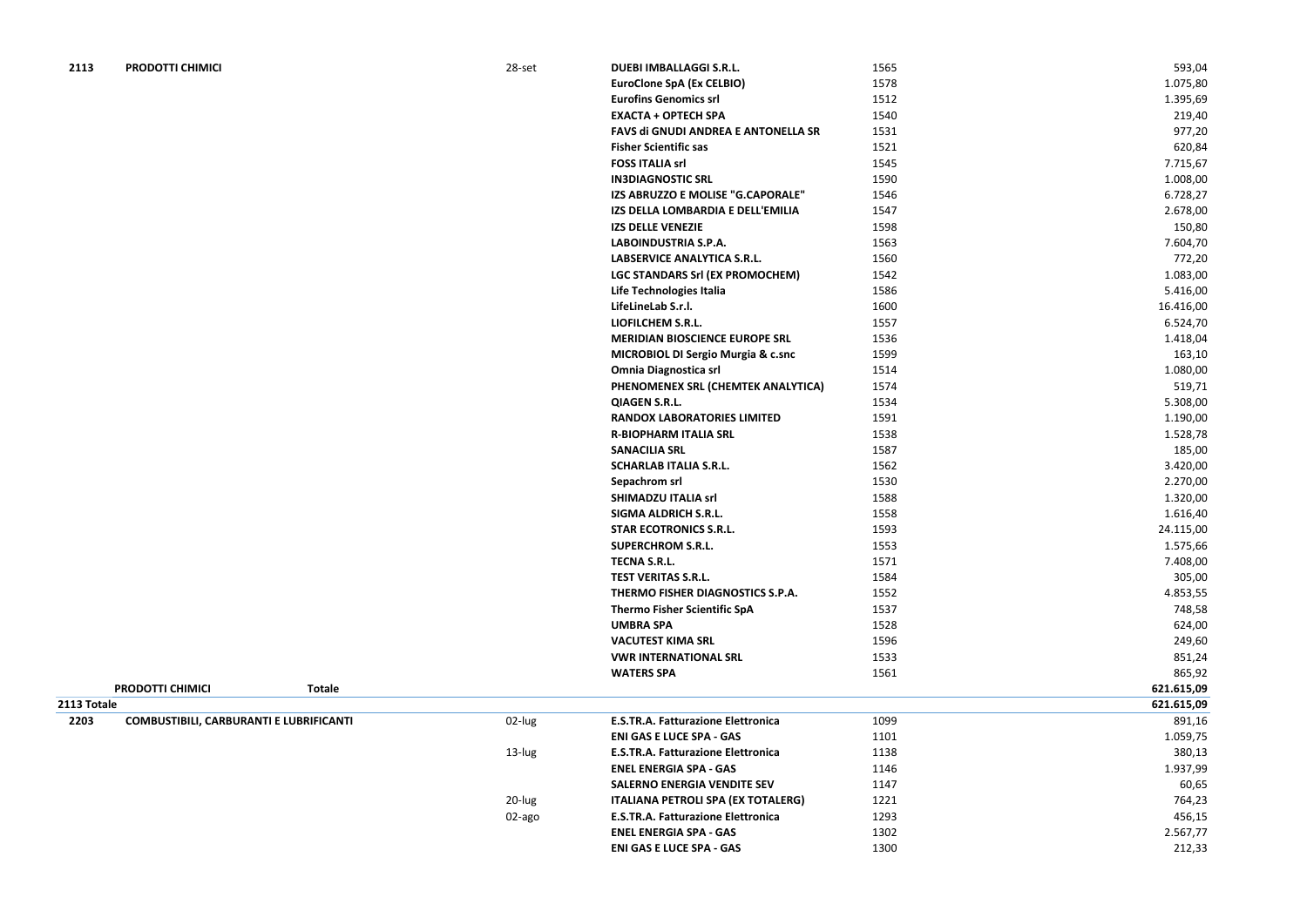| 2203        | <b>COMBUSTIBILI, CARBURANTI E LUBRIFICANTI</b>                  | 02-ago | <b>ITALIANA PETROLI SPA (EX TOTALERG)</b> | 1294 | 2.417,16   |
|-------------|-----------------------------------------------------------------|--------|-------------------------------------------|------|------------|
|             |                                                                 | 28-set | ITALIANA PETROLI SPA (EX TOTALERG)        | 1516 | 721,73     |
|             |                                                                 |        | <b>SALERNO ENERGIA VENDITE SEV</b>        | 1524 | 2.692,43   |
|             | <b>COMBUSTIBILI, CARBURANTI E LUBRIFICANTI</b><br><b>Totale</b> |        |                                           |      | 14.161,48  |
| 2203 Totale |                                                                 |        |                                           |      | 14.161,48  |
| 2204        | SUPPORTI INFORMATICI E CANCELLERIA                              | 13-lug | <b>A.C.ESSE SRL</b>                       | 1159 | 950,40     |
|             |                                                                 | 20-lug | <b>A.C.ESSE SRL</b>                       | 1244 | 1.739,06   |
|             |                                                                 | 02-ago | <b>ECO LASER INFORMATICA S.R.L.</b>       | 1341 | 1.269,40   |
|             |                                                                 | 28-set | A.C.ESSE SRL                              | 1541 | 1.466,38   |
|             |                                                                 |        | <b>ERREBIAN S.P.A.</b>                    | 1568 | 1.035,69   |
|             | SUPPORTI INFORMATICI E CANCELLERIA<br><b>Totale</b>             |        |                                           |      | 6.460,93   |
| 2204 Totale |                                                                 |        |                                           |      | 6.460,93   |
| 2205        | PUBBLICAZIONI, GIORNALI E RIVISTE                               | 20-lug | <b>Celdes srl</b>                         | 1228 | 224,70     |
|             |                                                                 |        | <b>EBSCO INFORMATION SERVICES SRL</b>     | 1232 | 137,35     |
|             |                                                                 | 02-ago | <b>Celdes srl</b>                         | 1298 | 3.436,06   |
|             |                                                                 |        | <b>EBSCO INFORMATION SERVICES SRL</b>     | 1301 | 4.875,88   |
|             | PUBBLICAZIONI, GIORNALI E RIVISTE<br><b>Totale</b>              |        |                                           |      | 8.673,99   |
| 2205 Totale |                                                                 |        |                                           |      | 8.673,99   |
| 2298        | <b>ALTRI BENI NON SANITARI</b>                                  | 13-lug | <b>GILSON ITALIA S.R.L.</b>               | 1172 | 2.772,00   |
|             | <b>ALTRI BENI NON SANITARI</b><br><b>Totale</b>                 |        |                                           |      | 2.772,00   |
| 2298 Totale |                                                                 |        |                                           |      | 2.772,00   |
| 3204        | SERVIZI AUSILIARI E SPESE DI PULIZIA                            | 13-lug | <b>ALSCO ITALIA S.r.l.</b>                | 1190 | 2.412,04   |
|             |                                                                 |        | PIN.GO Società Cooperativa Sociale        | 1196 | 25.541,40  |
|             |                                                                 |        | <b>RANGERS SRL</b>                        | 1150 | 262,88     |
|             |                                                                 | 20-lug | <b>BIOSTERIL ITALIA SRL</b>               | 1219 | 672,00     |
|             |                                                                 |        | <b>BORMAN ITALIANA S.r.l.</b>             | 1238 | 1.765,24   |
|             |                                                                 |        | DITTA EUGENIO SABATINI di Andrea Ro       | 1260 | 632,40     |
|             |                                                                 |        | <b>INDUTEX SPA</b>                        | 1242 | 3.175,50   |
|             |                                                                 |        | <b>RANGERS SRL</b>                        | 1233 | 131,44     |
|             |                                                                 | 02-ago | COOPSERVICE S.COOP.p.A.                   | 1349 | 43.354,20  |
|             |                                                                 |        | L.U.C.A. SRL                              | 1303 | 2.310,50   |
|             |                                                                 |        | <b>RANGERS SRL</b>                        | 1304 | 131,44     |
|             |                                                                 | 06-ago | <b>ALSCO ITALIA S.r.l.</b>                | 1365 | 5.417,03   |
|             |                                                                 |        | TEAM SERVICE Società Consortile a         | 1364 | 35.632,86  |
|             |                                                                 | 28-set | <b>BORMAN ITALIANA S.r.l.</b>             | 1535 | 1.642,50   |
|             |                                                                 |        | <b>INDUTEX SPA</b>                        | 1539 | 1.537,20   |
|             | SERVIZI AUSILIARI E SPESE DI PULIZIA<br><b>Totale</b>           |        |                                           |      | 124.618,63 |
| 3204 Totale |                                                                 |        |                                           |      | 124.618,63 |
| 3208        | UTENZE E CANONI PER TELEFONIA E RETI DI                         | 02-lug | <b>VODAFONE ITALIA SPA</b>                | 1103 | 15.452,10  |
|             |                                                                 |        | Wind Tre SpA (ex H3G spa)                 | 1105 | 11.618,91  |
|             |                                                                 | 13-lug | <b>FASTWEB SPA</b>                        | 1187 | 419,21     |
|             |                                                                 |        | <b>TIM SPA</b>                            | 1137 | 576,91     |
|             |                                                                 | 02-ago | <b>TIM SPA</b>                            | 1292 | 4.136,99   |
|             |                                                                 |        | Wind Tre SpA (ex H3G spa)                 | 1347 | 6.322,60   |
|             |                                                                 | 28-set | <b>FASTWEB SPA</b>                        | 1572 | 270,16     |
|             |                                                                 |        | <b>VODAFONE ITALIA SPA</b>                | 1526 | 15.056,14  |
|             |                                                                 |        | Wind Tre SpA (ex H3G spa)                 | 1577 | 10.352,82  |
|             | UTENZE E CANONI PER TELEFONIA E RETI DI<br><b>Totale</b>        |        |                                           |      | 64.205,84  |
| 3208 Totale |                                                                 |        |                                           |      | 64.205,84  |
| 3210        | UTENZE E CANONI PER ALTRI SERVIZI                               | 02-lug | <b>ENI GAS E LUCE SPA - LUCE</b>          | 1100 | 4.060,27   |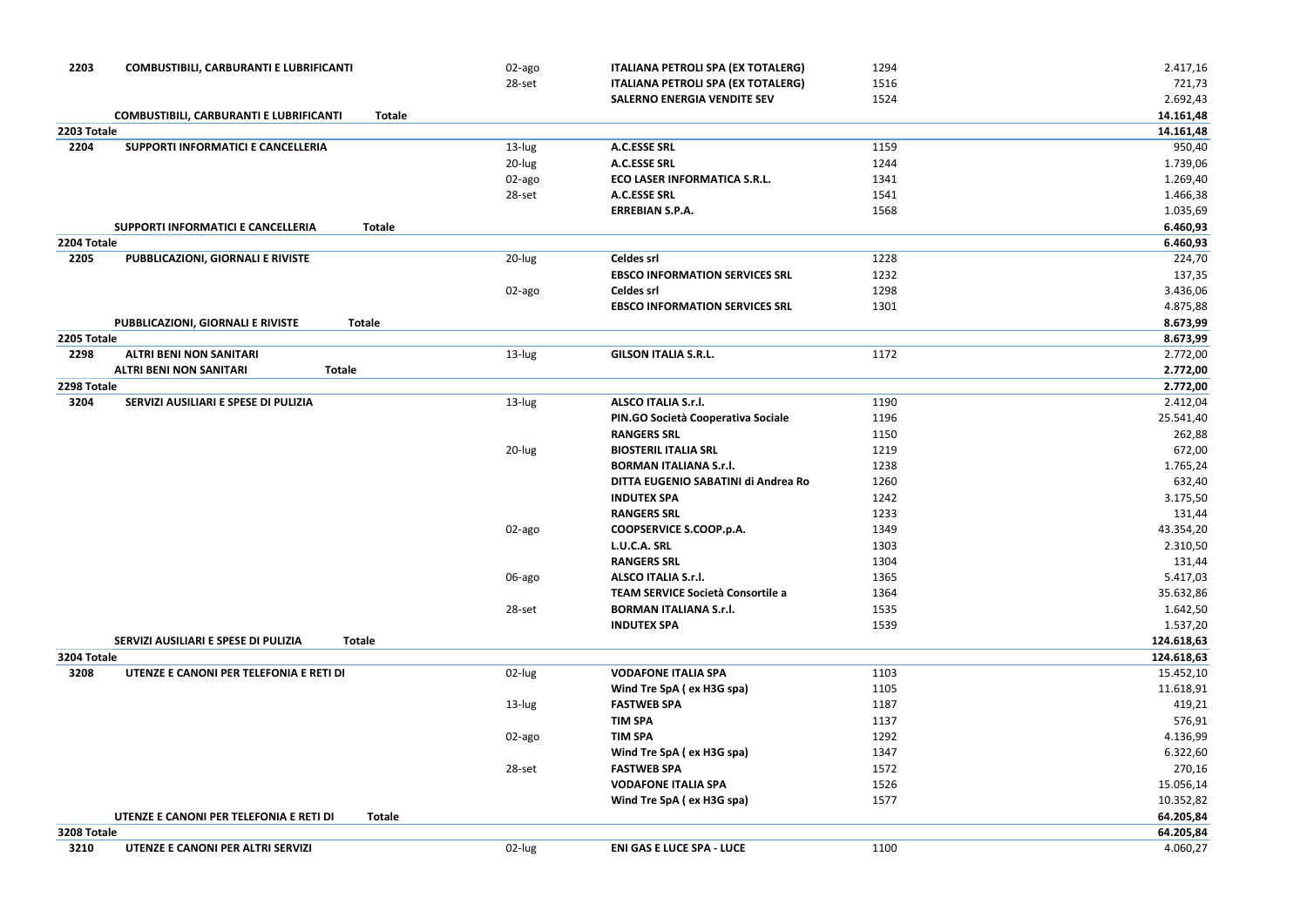| 3210        | UTENZE E CANONI PER ALTRI SERVIZI                                | 13-lug | <b>ACQUAVIVA SRL UNIPERSONALE</b>      | 1139 | 284,40     |
|-------------|------------------------------------------------------------------|--------|----------------------------------------|------|------------|
|             |                                                                  |        | ACQUEDOTTO DEL FIORA S.P.A.            | 1212 | 532,23     |
|             |                                                                  |        | <b>ENEL ENERGIA SPA - LUCE</b>         | 1191 | 32.447,94  |
|             |                                                                  |        | <b>ENI GAS E LUCE SPA - LUCE</b>       | 1143 | 5.871,81   |
|             |                                                                  |        | SICO S.p.A.                            | 1141 | 1.421,00   |
|             |                                                                  |        | <b>TALETE SpA</b>                      | 1192 | 85,23      |
|             |                                                                  | 20-lug | <b>ACQUAVIVA SRL UNIPERSONALE</b>      | 1222 | 228,00     |
|             |                                                                  |        | SICO S.p.A.                            | 1226 | 240,00     |
|             |                                                                  | 02-ago | <b>ACQUALATINA SPA</b>                 | 1338 | 2.629,18   |
|             |                                                                  |        | <b>ACQUAVIVA SRL UNIPERSONALE</b>      | 1296 | 456,00     |
|             |                                                                  |        | <b>ACQUE SpA</b>                       | 1332 | 264,75     |
|             |                                                                  |        | <b>ENEL ENERGIA SPA - LUCE</b>         | 1343 | 37.513,17  |
|             |                                                                  |        | <b>ENI GAS E LUCE SPA - LUCE</b>       | 1299 | 6.202,61   |
|             |                                                                  |        | <b>NUOVE ACQUE SPA</b>                 | 1361 | 166,65     |
|             |                                                                  |        | <b>PUBLIACQUA SPA</b>                  | 1311 | 1.140,29   |
|             |                                                                  |        | SICO S.p.A.                            | 1297 | 5.239,00   |
|             |                                                                  |        | <b>TALETE SpA</b>                      | 1345 | 359,30     |
|             |                                                                  | 28-set | <b>ACQUAVIVA SRL UNIPERSONALE</b>      | 1517 | 456,00     |
|             |                                                                  |        | <b>ENEL ENERGIA SPA - LUCE</b>         | 1576 | 31.817,36  |
|             |                                                                  |        | SICO S.p.A.                            | 1520 | 623,25     |
|             | UTENZE E CANONI PER ALTRI SERVIZI<br><b>Totale</b>               |        |                                        |      | 132.038,44 |
| 3210 Totale |                                                                  |        |                                        |      | 132.038,44 |
| 3212        | ASSISTENZA INFORMATICA E MANUTENZIONE SOFTWARE                   | 02-lug | <b>ESG SERVICES SRL</b>                | 1107 | 10.950,00  |
|             |                                                                  | 13-lug | <b>INAZ PAGHE SRL</b>                  | 1195 | 284,00     |
|             |                                                                  | 20-lug | <b>INAZ PAGHE SRL</b>                  | 1277 | 284,00     |
|             |                                                                  | 28-set | <b>New Genesys srl</b>                 | 1581 | 39.000,00  |
|             |                                                                  |        | <b>SIAV SPA</b>                        | 1515 | 6.400,00   |
|             | ASSISTENZA INFORMATICA E MANUTENZIONE SOFTWARE  Totale           |        |                                        |      | 56.918,00  |
| 3212 Totale |                                                                  |        |                                        |      | 56.918,00  |
| 3213        | <b>CORSI FORMAZIONE ESTERNALIZZATA</b>                           | 02-ago | CIR food Cooperativa Italiana di       | 1346 | 459,00     |
|             |                                                                  | 24-set | <b>BONIFACIO SRL</b>                   | 1510 | 3.216,38   |
|             | <b>CORSI FORMAZIONE ESTERNALIZZATA</b><br><b>Totale</b>          |        |                                        |      | 3.675,38   |
| 3213 Totale |                                                                  |        |                                        |      | 3.675,38   |
| 3214        | MANUTENZIONE ORDINARIA E RIPARAZIONI DI IMMOBILI E               | 13-lug | <b>BMD s.r.l</b>                       | 1210 | 17.837,69  |
|             |                                                                  |        | TECNOIMPIANTISTICA EDILIZIA SRL        | 1199 | 27.050,17  |
|             |                                                                  |        | <b>VUOTTO ANTONIO</b>                  | 1189 | 18.157,30  |
|             |                                                                  | 02-ago | <b>THYSSENKRUPP ELEVATOR ITALIA</b>    | 1352 | 1.512,00   |
|             |                                                                  |        | <b>VUOTTO ANTONIO</b>                  | 1342 | 8.299,17   |
|             |                                                                  | 28-set | <b>BMD s.r.l</b>                       | 1592 | 18.735,68  |
|             |                                                                  |        | <b>TECNOIMPIANTISTICA EDILIZIA SRL</b> | 1583 | 70.850,07  |
|             |                                                                  |        | <b>THYSSENKRUPP ELEVATOR ITALIA</b>    | 1585 | 360,00     |
|             |                                                                  |        | <b>VUOTTO ANTONIO</b>                  | 1575 | 3.709,17   |
|             | <b>MANUTENZIONE ORDINARIA E RIPARAZIONI DI IMMOBILI E Totale</b> |        |                                        |      | 166.511,25 |
| 3214 Totale |                                                                  |        |                                        |      | 166.511,25 |
| 3216        | MANUTENZIONE ORDINARIA E RIPARAZIONI DI ATTREZZATU               | 13-lug | S.I.E.M. Società Italiana Elettro      | 1188 | 8.481,17   |
|             | MANUTENZIONE ORDINARIA E RIPARAZIONI DI ATTREZZATU Totale        |        |                                        |      | 8.481,17   |
| 3216 Totale |                                                                  |        |                                        |      | 8.481,17   |
| 3217        | MANUTENZIONE ORDINARIA E RIPARAZIONI DI AUTOMEZZI                | 13-lug | AUTO ASSISTENZA APPIO DI PASQUALINO    | 1208 | 1.227,22   |
|             |                                                                  | 09-ago | <b>Bensi Alvaro</b>                    | 1435 | 756,91     |
|             |                                                                  | 28-set | <b>CENTRO REVISIONI MOBILE SAS</b>     | 1527 | 213,98     |
|             |                                                                  |        |                                        |      |            |

| 284,40           |
|------------------|
| 532,23           |
| 32.447,94        |
| 5.871,81         |
| 1.421,00         |
| 85,23            |
| 228,00           |
| 240,00           |
| 2.629,18         |
| 456,00           |
| 264,75           |
| 37.513,17        |
| 6.202,61         |
| 166,65           |
| 1.140,29         |
| 5.239,00         |
| 359,30           |
| 456,00           |
| 31.817,36        |
| 623,25           |
| 132.038,44       |
| 132.038,44       |
| 10.950,00        |
| 284,00<br>284,00 |
| 39.000,00        |
| 6.400,00         |
| 56.918,00        |
| 56.918,00        |
| 459,00           |
| 3.216,38         |
| 3.675,38         |
| 3.675,38         |
| 17.837,69        |
| 27.050,17        |
| 18.157,30        |
| 1.512,00         |
| 8.299,17         |
| 18.735,68        |
| 70.850,07        |
| 360,00           |
| 3.709,17         |
| 166.511,25       |
| 166.511,25       |
| 8.481,17         |
| 8.481,17         |
| 8.481,17         |
| 1.227,22         |
| 756,91           |
| 213,98           |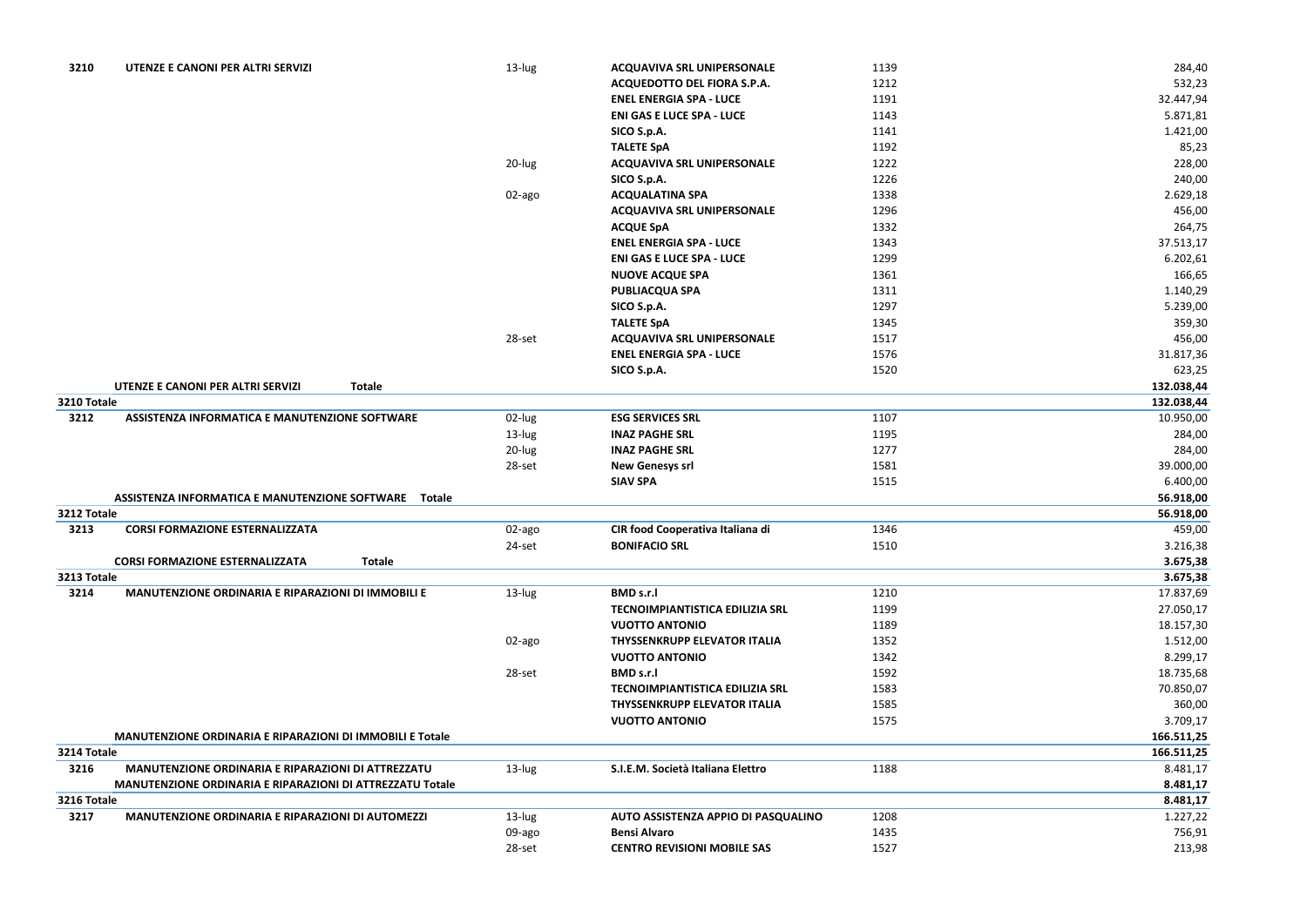| 3217 | <b>MANUTENZIONE ORDINARIA E RIPARAZIONI DI AUTOMEZZI Totale</b> |  |
|------|-----------------------------------------------------------------|--|
|------|-----------------------------------------------------------------|--|

| 3217        | MANUTENZIONE ORDINARIA E RIPARAZIONI DI AUTOMEZZI Totale         |        |                                          |      | 2.198,11   |
|-------------|------------------------------------------------------------------|--------|------------------------------------------|------|------------|
| 3217 Totale |                                                                  |        |                                          |      | 2.198,11   |
| 3219        | <b>SPESE LEGALI</b>                                              | 20-lug | Proietti Massimiliano                    | 1234 | 7.502,80   |
|             | <b>SPESE LEGALI</b><br><b>Totale</b>                             |        |                                          |      | 7.502,80   |
| 3219 Totale |                                                                  |        |                                          |      | 7.502,80   |
| 3220        | <b>SMALTIMENTO RIFIUTI</b>                                       | 13-lug | <b>ECO ERIDANIA S.p.A</b>                | 1145 | 9.858,40   |
|             |                                                                  | 20-lug | <b>ECO ERIDANIA S.p.A</b>                | 1231 | 13.368,44  |
|             |                                                                  | 28-set | <b>ECO ERIDANIA S.p.A</b>                | 1522 | 22.362,65  |
|             | <b>SMALTIMENTO RIFIUTI</b><br><b>Totale</b>                      |        |                                          |      | 45.589,49  |
| 3220 Totale |                                                                  |        |                                          |      | 45.589,49  |
| 3299        | <b>ALTRE SPESE PER SERVIZI NON SANITARI</b>                      | 21-set | ACCREDIA SISTEMA ITALIANO ACCREDITA      | 1509 | 2.300,00   |
|             | <b>ALTRE SPESE PER SERVIZI NON SANITARI</b><br><b>Totale</b>     |        |                                          |      | 2.300,00   |
| 3299 Totale |                                                                  |        |                                          |      | 2.300,00   |
| 4110        | <b>CONTRIBUTI E TRASFERIMENTI AD IRCCS PUBBLICI - FON</b>        | 11-lug | <b>OIE</b>                               | 1112 | 250.000,00 |
|             |                                                                  | 20-lug | Università Cattolica Sacro Cuore         | 1230 | 26.329,18  |
|             | <b>CONTRIBUTI E TRASFERIMENTI AD IRCCS PUBBLICI - FON Totale</b> |        |                                          |      | 276.329,18 |
| 4110 Totale |                                                                  |        |                                          |      | 276.329,18 |
| 5103        | ALTRI CONCORSI, RECUPERI E RIMBORSI A SOGGETTI PRIVATI           | 08-ago | <b>CHICARELLA ALESSIO</b>                | 1436 | 900,00     |
|             | ALTRI CONCORSI, RECUPERI E RIMBORSI A SOGGETTI PRIVATI Totale    |        |                                          |      | 900,00     |
| 5103 Totale |                                                                  |        |                                          |      | 900,00     |
| 5201        | <b>NOLEGGI</b>                                                   | 02-lug | ALD AUTOMOTIVE ITALIA S.R.L.             | 1098 | 486,98     |
|             |                                                                  |        | <b>KYOCERA DOCUMENT SOLUTIONS ITALIA</b> | 1104 | 1.983,45   |
|             |                                                                  | 13-lug | ALD AUTOMOTIVE ITALIA S.R.L.             | 1135 | 443,18     |
|             |                                                                  | 20-lug | <b>AB SCIEX SRL</b>                      | 1285 | 10.861,00  |
|             |                                                                  | 02-ago | ALD AUTOMOTIVE ITALIA S.R.L.             | 1289 | 930,16     |
|             |                                                                  |        | Arval Service Lease Italia SpA           | 1291 | 2.588,16   |
|             |                                                                  |        | <b>BMD s.r.l</b>                         | 1359 | 7.017,29   |
|             |                                                                  |        | <b>KYOCERA DOCUMENT SOLUTIONS ITALIA</b> | 1314 | 236,16     |
|             |                                                                  |        | <b>OLIVETTI S.P.A.</b>                   | 1362 | 377,60     |
|             |                                                                  | 21-set | <b>FOSS ITALIA srl</b>                   | 1508 | 10.540,00  |
|             |                                                                  | 28-set | <b>AB SCIEX SRL</b>                      | 1595 | 10.861,00  |
|             |                                                                  |        | <b>KYOCERA DOCUMENT SOLUTIONS ITALIA</b> | 1543 | 2.370,45   |
|             |                                                                  |        | <b>SHARP ELECTRONICS ITALIA SPA</b>      | 1594 | 330,99     |
|             | <b>NOLEGGI</b><br><b>Totale</b>                                  |        |                                          |      | 49.026,42  |
| 5201 Totale |                                                                  |        |                                          |      | 49.026,42  |
| 5308        | <b>ALTRI ONERI FINANZIARI</b>                                    | 02-ago | <b>VALSABBINA INVESTIMENTI SRL</b>       | 1306 | 335,33     |
|             |                                                                  | 28-set | ALD AUTOMOTIVE ITALIA S.R.L.             | 1513 | 1.380,84   |
|             |                                                                  |        | <b>BANCA FARMAFACTORING SPA</b>          | 1518 | 345,57     |
|             | <b>ALTRI ONERI FINANZIARI</b><br><b>Totale</b>                   |        |                                          |      | 2.061,74   |
| 5308 Totale |                                                                  |        |                                          |      | 2.061,74   |
| 5401        | <b>IRAP</b>                                                      | 12-lug | <b>IRAP</b>                              | 1122 | 149.956,53 |
|             |                                                                  | 03-ago | <b>IRAP</b>                              | 1377 | 199.883,13 |
|             | <b>Totale</b><br><b>IRAP</b>                                     |        |                                          |      | 349.839,66 |
| 5401 Totale |                                                                  |        |                                          |      | 349.839,66 |
| 5404        | <b>IVA</b>                                                       | 12-lug | <b>IVA SPLIT PAYMENT IST.</b>            | 1129 | 81.723,33  |
|             |                                                                  | 03-ago | <b>IVA SPLIT PAYMENT IST.</b>            | 1384 | 142.740,35 |
|             | <b>IVA</b><br><b>Totale</b>                                      |        |                                          |      | 224.463,68 |
| 5404 Totale |                                                                  |        |                                          |      | 224.463,68 |
| 5499        | <b>ALTRI TRIBUTI</b>                                             | 13-lug | AMA ROMA S.p.A.                          | 1160 | 6.802,01   |
|             |                                                                  | 02-ago | SERVIZI ALLA STRADA SPA                  | 1344 | 65,57      |